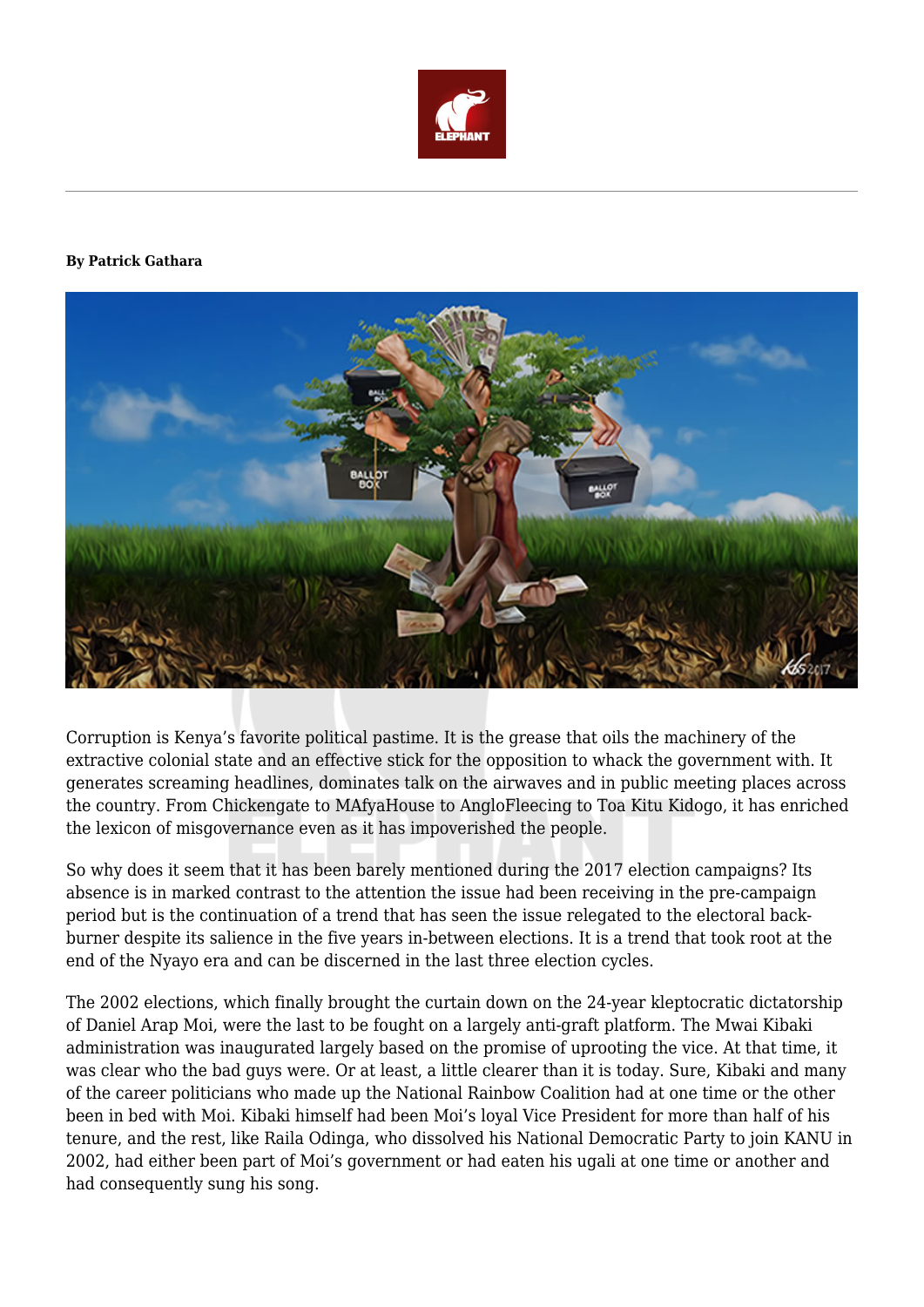The Mwai Kibaki administration was inaugurated largely based on the promise of uprooting the vice. At that time, it was clear who the bad guys were. Or at least, a little clearer than it is today.

Still, in the popular imagination, Moi was the personification of everything that was wrong with Kenya and corruption was at the top of the list. In comparison to him, the others were veritable knights in shining armor, riding to rescue Kenyans from the dragon's fiery keep.

It was only after Moi left the scene that the smell of sulfur lingered and Kenyans begun to cotton on to the truth. Within 3 years, the NARC government had been engulfed in a slew of corruption scandals, was condemned at home and abroad by former international allies for "eat[ing] like gluttons" and "vomit[ing] all over our shoes". John Githongo, Kibaki's anti-graft czar (and current Publisher of The Elephant), would be forced to flee for his life into exile in the UK from where he would make Anglo Leasing and "ngo srowry" a staple of political discussions back home.

Following the splits within NARC, which became a full divorce after he successfully campaigned for the rejection of a new constitution in the 2005 referendum, Raila and his allies were booted out of government, which left the Kibaki side holding the corruption baby. Thus, underneath the vicious, tribalised rhetoric employed by both sides during the 2007 campaign, the narrative of corruption was present, though not in as stark a frame as in 2003.

Amid all this, given that the Prime Minister and Vice President had teamed up to run against a Deputy Prime Minister and former Minister backed by the incumbent President, corruption was always going to be an unlikely vote-winner. Who would accuse whom?

The dispute and violence that followed that election led to the formation a Government of National Unity which wasted no time getting down to the business of stealing from the people. The very first meeting of the Grand Coalition Cabinet hatched the plan for what would become the 2009 maize scandal -basically a maize subsidy scheme that, in the words of Pricewaterhouse Coopers audit report, "was from the outset designed to fail and to provide a means for considerable financial exploitation at the expense of the state."

With 40 Ministers and 52 Assistant Ministers, drawn from nearly every significant political party in the land, the GCC was Kenya's largest ever and encompassed nearly half of the country's 222 MPs. One consequence of this was that by the time the 2013 election rolled around, responsibility for graft had been still further diffused among the political elite and all were pretty much equally implicated in the vice. As George Orwell writes in Animal Farm, "The creatures outside looked from pig to man, and from man to pig, and from pig to man again; but already it was impossible to say which was which."

In any case, another issue -also a legacy of the 2008 violence- had forced itself onto the agenda. The December 2010 indictments of 6 Kenyans at the International Criminal Court, and the confirmation of charges against Uhuru Kenyatta, William Ruto and journalist, Joshua Sang, profoundly shook up the Kenyan political scene and was the glue that cemented the Jubilee Coalition. The issues of whether the two should have even been permitted to run for office in the first place, and how they would govern while battling the charges at The Hague (perhaps via Skype, as Raila helpfully suggested) took centre stage.

Amid all this, given that the Prime Minister and Vice President had teamed up to run against a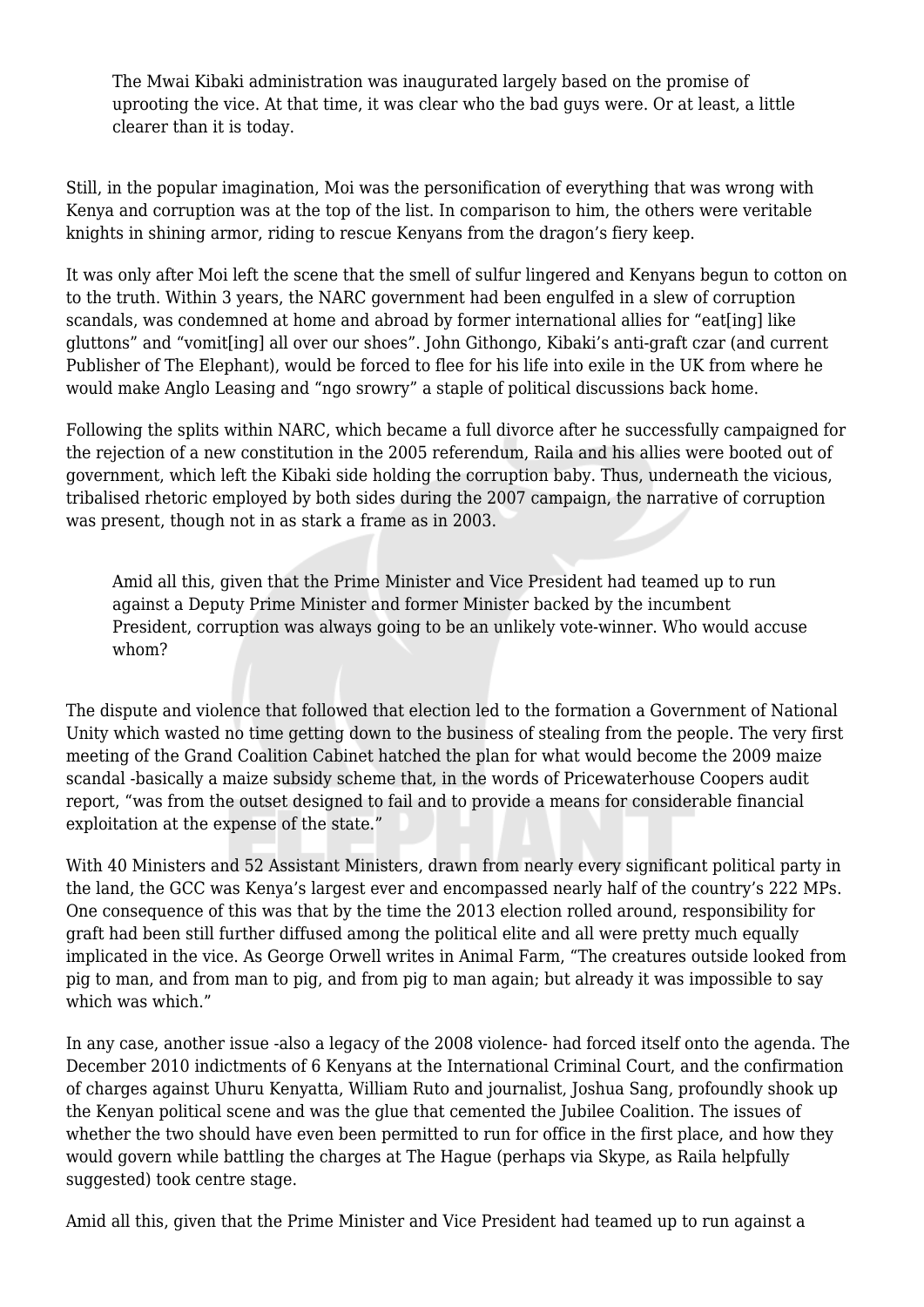Deputy Prime Minister and former Minister backed by the incumbent President, corruption was always going to be an unlikely vote-winner. Who would accuse whom?

Just as in 2005, the people left in government would shoulder pretty much all of the blame for the all-too-predictable corrupt feeding frenzy that would follow.

The situation changed somewhat following Kenyatta's inauguration. The 2013 elections were the first to be held under the 2010 constitution, which prevented candidates running for multiple offices. So when Raila and Kalonzo failed, that meant they were out, not just of government, but of Parliament as well. Which also means that, just as in 2005, the people left in government would shoulder pretty much all of the blame for the all-too-predictable corrupt feeding frenzy that would follow. As the President himself famously declared while addressing Raila at the funeral of William ole Ntimama last year, "endeleeni kumeza mate lakini nyama tutakula (you keep salivating as we eat meat)".

Of course, Raila himself wasted no time painting the Kenyatta administration as the most corrupt in Kenya's history. This effort was greatly assisted by a massive slew of corruption scandals that seemed to follow every major project the Jubilee government undertook, from revamping the National Youth Service to building the Standard Gauge Railway, from the Eurobond issue to the Youth and Women's Funds.

Many of the more sensational allegations appeared to whirl around the Deputy President, whom Raila quickly branded the High Priest of Corruption. The scale and brazenness of the thieving and tenderpreneuring, the unwillingness and even inability of the administration to do anything to stem it, was a big reason why Odinga was able to effectively erase Kenyatta's lead in the polls over the last year. But now that he has caught up, why does he not appear to press the advantage?

Well, once the campaigns started, the spotlight was not just on Jubilee, but on Raila's NASA as well. And unlike Moi in 2002, Uhuru, despite his best efforts, has not been in power so long that his corruption essentially blinds us to that of his rivals. The NASA principals, especially Moses Wetangula, came with scandals of their own and corruption was effectively taken of the table when NASA was revealed to have been funded by Jimmy Wanjigi, one of the premier tenderpreneurs of our time. But not before the coalition had scored a spectacular own goal with the release of two manifestos, one decrying easily abused, Jubilee-type megaprojects and the other detailing a number of just such projects. Further, party spokesmen seemed completely flummoxed by the question of how a NASA government would deal with corruption in its own ranks beyond enforcing the existing law on conflicts of interest and hoping that its members adhere to a pre-election code of conduct.

But, for a long time, Kenyans have understood that "political will" to be a preserve of the elite who control government, rather than stemming from the people.

With the Supreme Court annulling the presidential election and ordering a fresh one, which is now slated for October 17, there appears to be little inclination within NASA to once again introduce what should be their trump-card. With a month to go to the poll, it is somewhat disheartening that the entire body politic is so implicated in graft that the issue barely gets a mention in electoral campaigns, despite being the most important cause of Kenyan immiseration. Ironically, though, it does also present the glimmers of an opportunity, one Kenyans would be wise to grab.

John Githongo has argued that Kenya has run out of policy fixes for the orgy of corruption that is